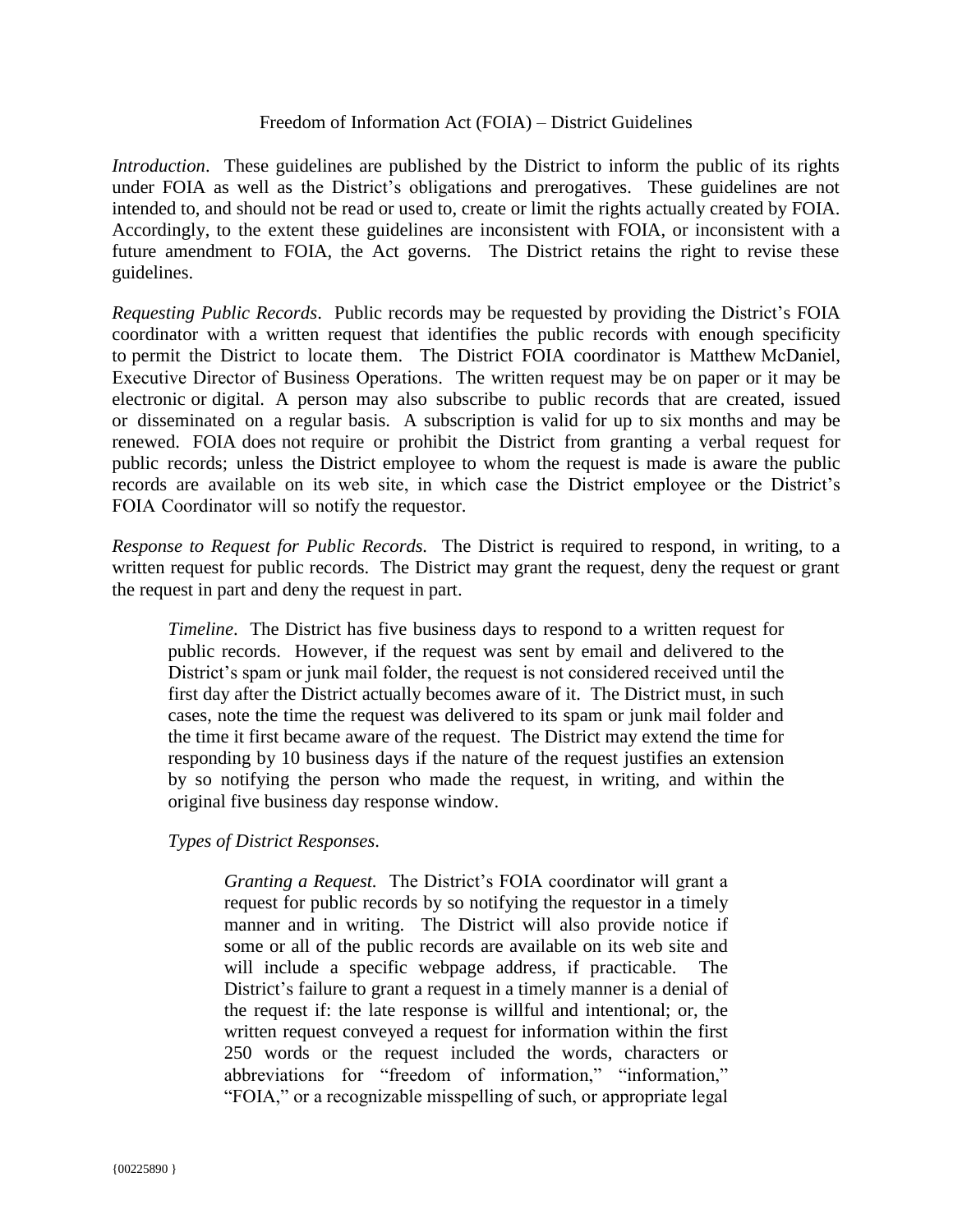code reference on the front of the envelope or the subject line of the request.

*Denying a Request.* The District's FOIA coordinator may deny a request if the request is not specific enough to allow the District to locate the public records in question by so certifying that fact to the requestor in writing. The District's FOIA coordinator may also deny a request if the requested public records are exempt from disclosure under the Act. If only part of a public record is exempt, the FOIA coordinator will redact the exempt part and, otherwise, grant the request. Regardless, the FOIA coordinator's denial must be in writing, specific enough to permit a reasonable person to understand the basis or bases for the denial, whether exempt information was redacted and, if so, the basis or bases of the redaction. A denial, in whole or in part, must also include a full explanation of the requestor's appeal rights and, in addition, a copy of this Summary and Guidelines document.

## *Allowable Fees.*

FOIA allows the District to charge certain fees incurred for processing and responding to FOIA requests. FOIA does not permit the District to charge labor costs for searching for, locating, examining, separating or reproducing public records, except as set forth in these guidelines.

*Labor Costs.* Generally, FOIA does not permit the District to charge labor costs for searching for, locating, examining, separating or reproducing public records unless a failure to charge a fee would result in unreasonably high costs to the District because of the nature of the request in the particular instance and the District specifically identifies the nature of these unreasonably high costs. Examples of requests that may cause such unreasonably high costs include, but are not limited to: voluminous requests; requests that require time consuming searches, significant separation or redaction of exempt documents or information, significant IT personnel time, etc. In cases were labor costs are allowable, they will be charged according to these guidelines.

*Searching for, Locating and Examining Public Records*. The District may charge labor costs directly associated with searching for, locating and examining requested public records in conjunction with receiving and fulfilling a granted request. Except as provided by the Act, the District may not charge labor costs for searching for, locating and examining public records that are on the District's web site at the time the request is made.

*Separating or Deleting Exempt Information*. The District may charge labor costs directly associated with separating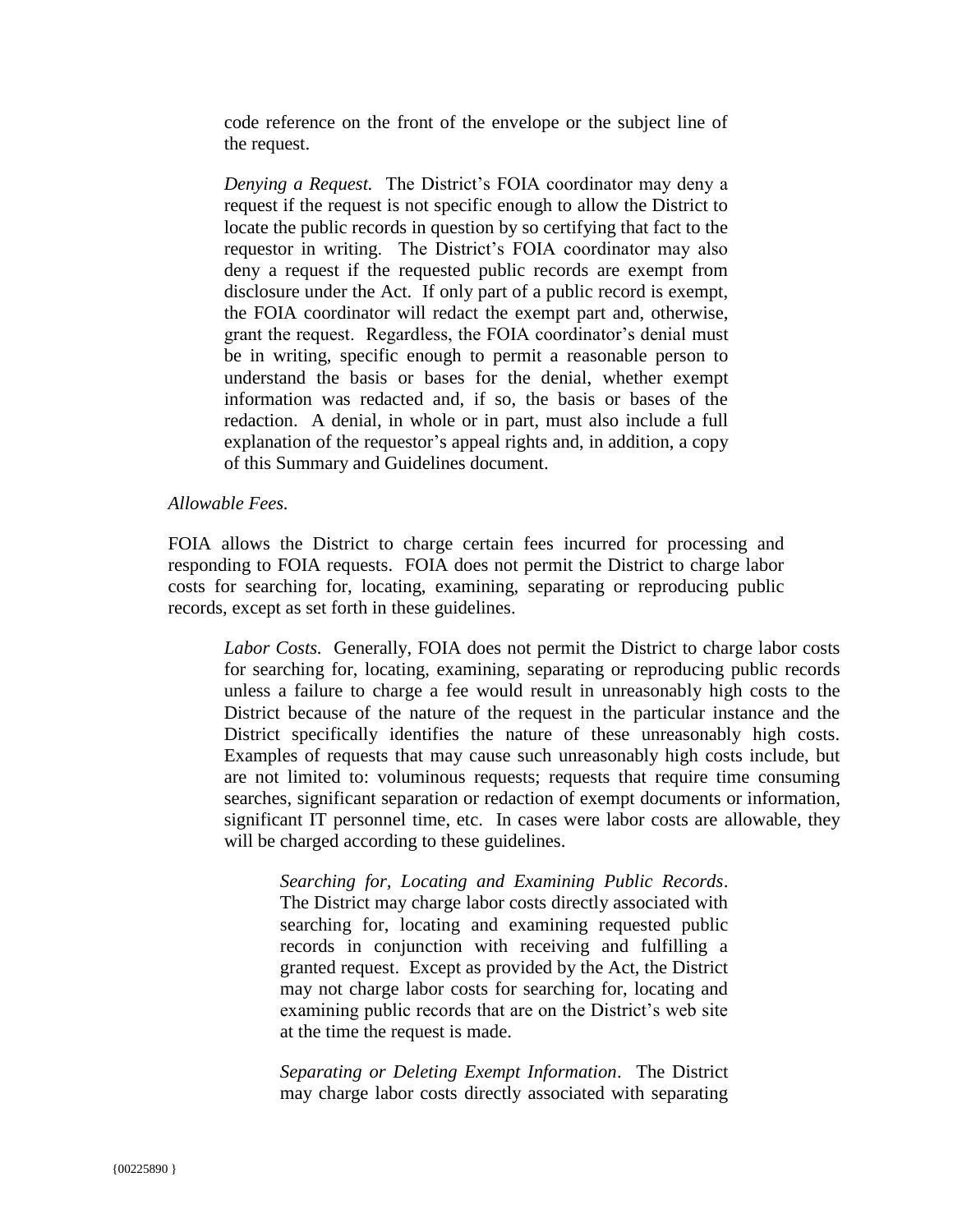or deleting information that is exempt from disclosure under the Act, unless the District has previously redacted the public record(s) and the redacted version is still in the District's possession. The District will not charge for separating documents that are available on its web site.

*Reproducing Information*. The District may charge labor costs directly associated with duplicating or publishing public records. This includes the time spent making paper copies, making digital copies and transferring public records to nonpaper physical media or through the internet, if so requested.

*Limitations on Labor Costs*. Subject to the Itemization of Allowable Fees section of this Summary and Guideline, the District may charge no more than the hourly rate and actual fringe benefits of the lowest paid employee capable of performing the particular task for which the District may charge labor costs, even if the District assigns a more highly paid employee to perform the task. The charge for fringe benefits may not exceed 50% of the employee's hourly rate. The District may not charge overtime except at the request or stipulation of the requestor. If the District's FOIA coordinator determines that no District employee is capable of separating or deleting exempt information with respect to a particular request, the District may hire contracted labor to perform the task. In such cases, the District will calculate the time spent by the contracted labor in the same manner it calculates the time of its own employees and the charge for the contracted labor will not exceed six times Michigan's minimum wage. In all cases, labor costs will be charged and estimated in increments of 15 minutes, with all partial time increments rounded down.

*Reproduction Costs*.

*Nonpaper Physical Media*. The District may charge the actual and most reasonably economical cost of reproducing public records on nonpaper physical media (e.g., computer discs, computer tapes or other digital or similar media). The District is not required to reproduce public records on nonpaper physical media if it does not have the technology necessary to do so.

*Paper Copies*. The District may charge the actual incremental cost of reproducing paper copies of public records using the most economical means available (e.g.,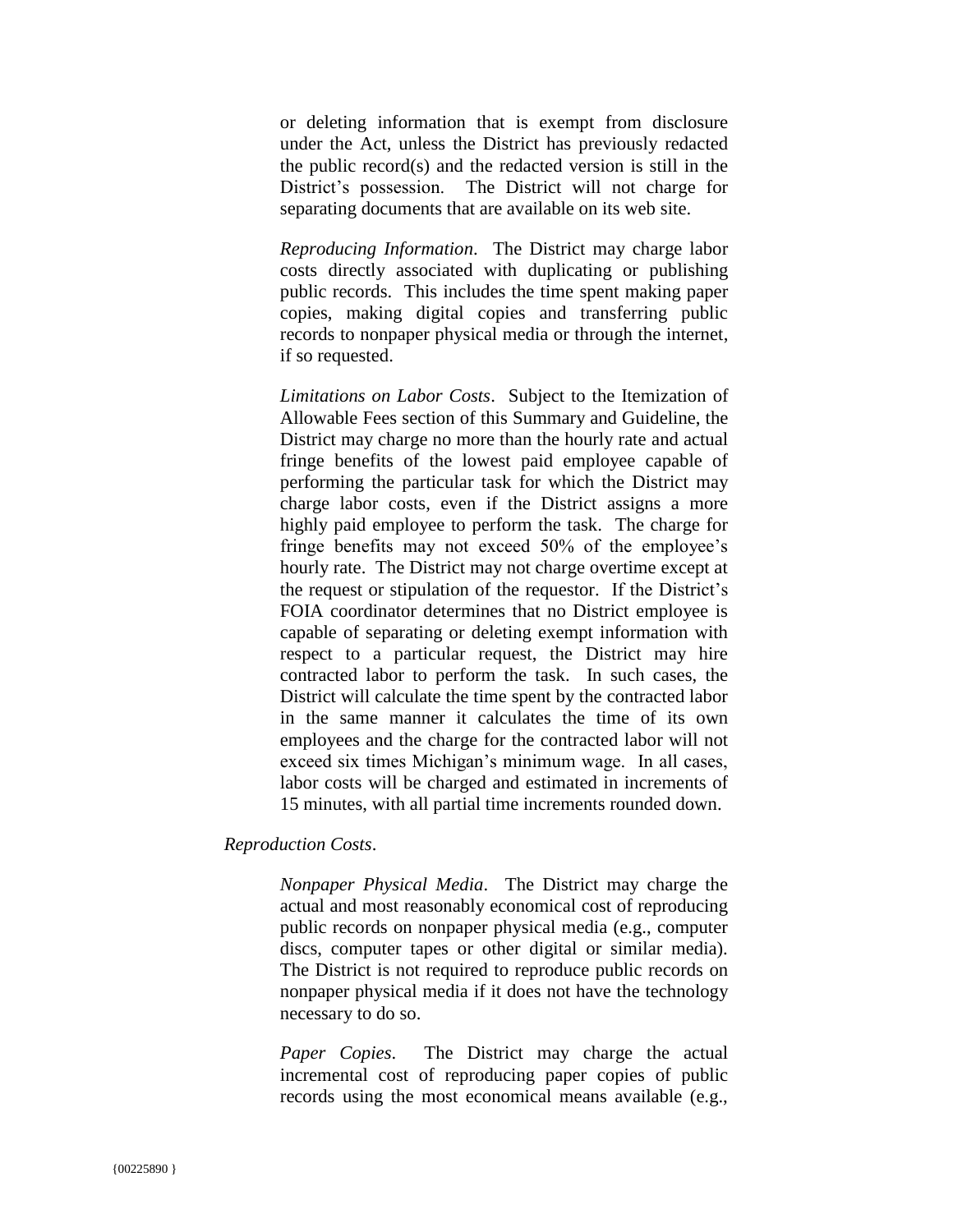double sided copies, if double sided copies are available and more economical than single sided copies). In no case will the District charge more than 10 cents per sheet. The District will not charge copying costs for copying documents on its web site or the on-site inspection of public records unless the requestor requests paper copies.

*Mailing*. The District may charge the actual cost of mailing requested public records and the least expensive method of confirming delivery. The District may not charge for expedited shipping or insurance unless specifically requested by the requestor.

*Waiver, Reduction or Discount of Allowable Fees*. The District may waive or reduce allowable fees if the District determines a waiver or reduction is in the public interest.

*Indigence.* The District will discount allowable fees by \$20.00 to a requestor who submits an affidavit stating that he or she is indigent and on public assistance or, if not receiving public assistance, stating facts showing inability to pay full allowable fees due to indigence. If the District determines a requestor who submits such an affidavit is not eligible for the discount, the District's written response will inform the requestor of the reason(s) for its determination. The District will not provide an indigence discount to an otherwise eligible requestor if: the requestor has already received discounted copies from the District twice during the calendar year; or, the requestor has been offered or received payment or other remuneration by or from another person.

*Protection and Advocacy*. The District will discount allowable fees and costs by \$20.00 if the requestor is a nonprofit agency designated by the Governor under Section 931 of the Michigan Mental Health Code, MCL 330.1931, and the following additional conditions are met: the request is made on behalf of the agency or its clients; the request is made for reasons wholly consistent with the agency's mission, as described in Section 931; and, the request is accompanied by documentation of its designation, if so requested by the District.

*Itemization of Allowable Fees*. The District will itemize allowable fees on the attached Detailed Itemization of Allowable FOIA Fees form.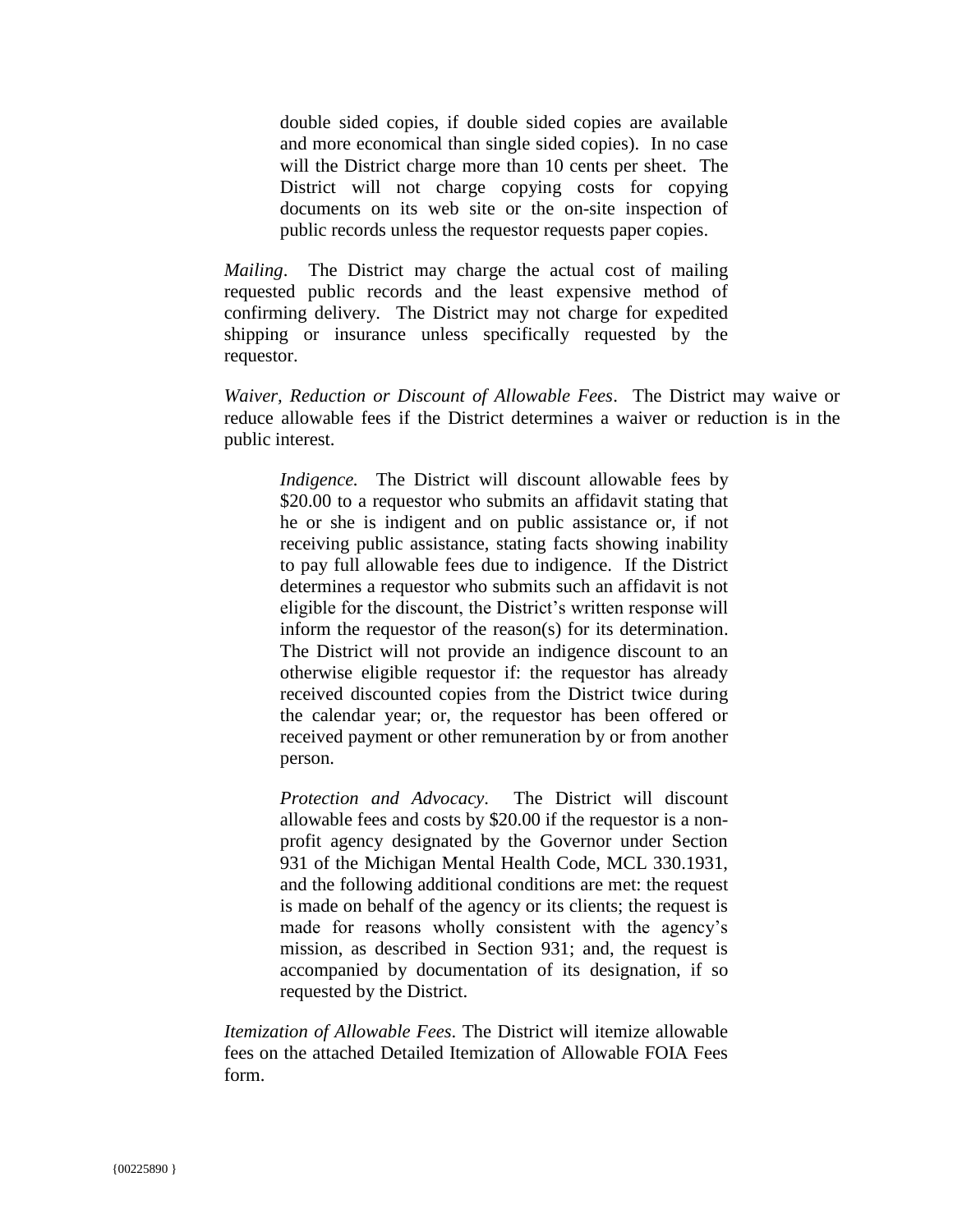*Good-Faith Deposit.* The District may require a good-faith deposit from a requestor before providing public records if the total allowable fees exceed \$50.00 and the District provides the requestor with an estimate of total allowable fees using the Itemization of Allowable Fees and Costs form. The good-faith deposit may not exceed 50% of the total allowable fees and costs. The District's request for a good-faith deposit will include a reasonable and best efforts estimate of the time frame within which the District will provide public records after receiving the goodfaith deposit. The District may charge an increased good-faith deposit of up to 100% of the estimated fee before it begins a full public record search for a person who has previously failed to pay allowable fees in full if: the final allowable fees were not more than 105% of the total estimated fees; the public records provided contained the information sought in the prior request and are still in the District's possession; the public records were provided within the District's reasonable best efforts estimate for the prior request; 90 days have passed since the District notified the requestor the public records were available for pickup or mailing; the requestor is not able to show proof of prior payment; and, the District calculates provides a completed Detailed Itemization of Allowable FOIA Fees form that is the basis of the increased goodfaith deposit. However, the District may not insist on an increased good-faith deposit if: the requestor shows proof of prior payment; the District is paid in full for the prior request; or, 365 days have passed since the requestor made the request for which full payment was not remitted.

*Reduction of Labor Charges for Untimely Response.* The District will reduce otherwise permitted labor charges by 5% per day (to a maximum of 50%) for each day the District's response is untimely if: the late response was willful and intentional; or, the written request conveyed a request for information within the first 250 words or the request included the words, characters or abbreviations for "freedom of information," "information," "FOIA," or a recognizable misspelling of such, or appropriate legal code reference on the front of the envelope or the subject line of the request.

*Appeals.* The requestor may appeal the denial of all or part of a request in two ways: submit an appeal to the District's Superintendent or file a civil action in the circuit court where the District is located. The requestor may also appeal an allowable fee calculation that violates the Act or this Summary and Guidelines document.

*Appeal to Superintendent*. An appeal to the Superintendent must include the word "appeal" and identify the reason(s) the Superintendent should reverse the denial or reduce the allowable fee calculation. The Superintendent will respond to the